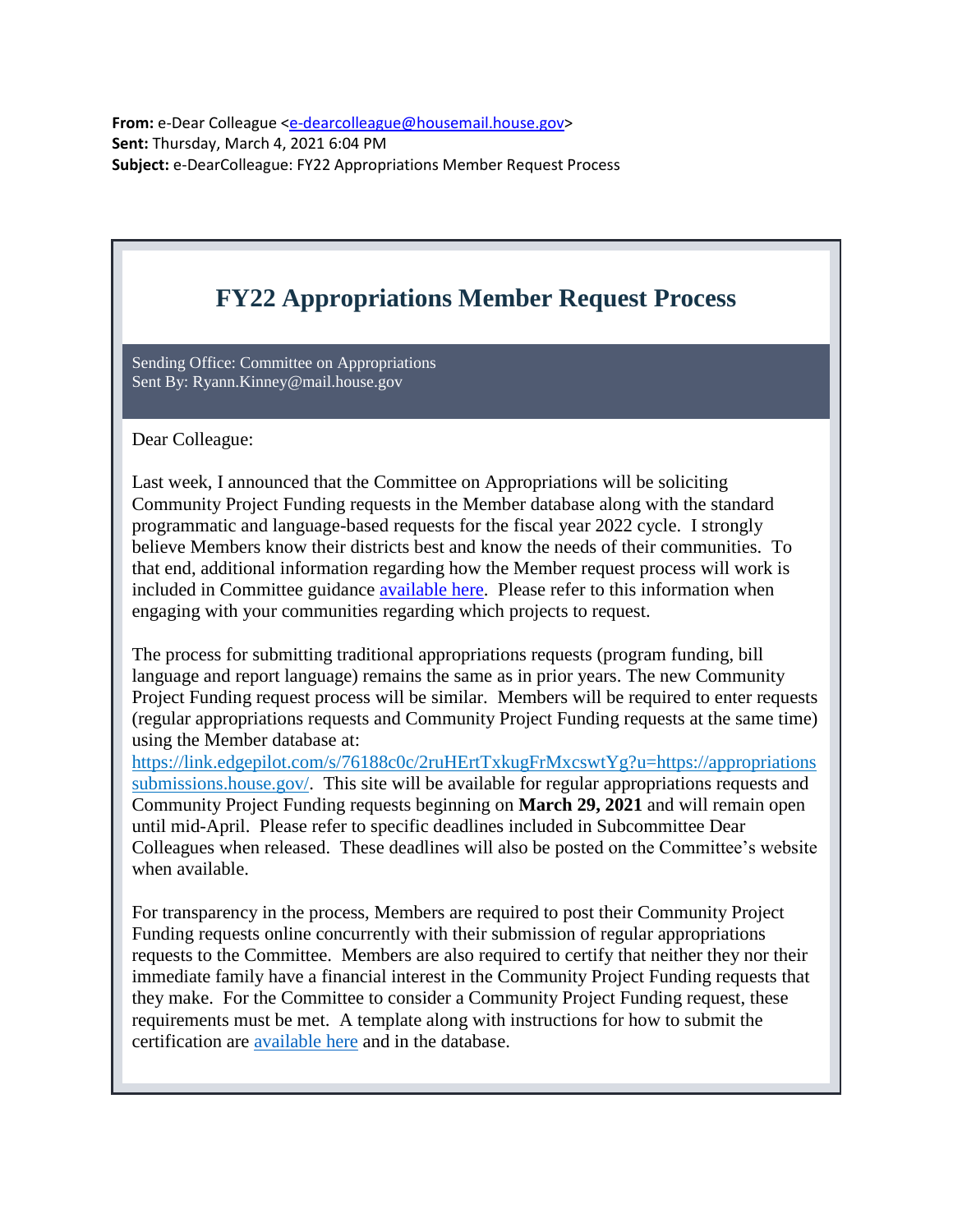The Committee intends to fund community projects, on a limited basis. Members will be limited to no more than 10 Community Project Funding requests across all Subcommittees, though only a handful may actually be funded. Identifying these top priorities will help ensure projects are requested in the correct bills and accounts and will enable the Subcommittees to have the information necessary to evaluate requests. The Member database will be used to collect information about project requests beginning March 29 and ending mid-April with each Subcommittee tailoring questions specific to its programs or purposes.

For these requests, community engagement and support are crucial in determining which projects are worthy of Federal funding. Additional information is included in the attached guidance. To that end, Members will be asked to include evidence of community support that served as compelling factors in the decision to submit project requests. This will include any relevant links to information posted on your website, or online, including letters of support.

More specific instructions will be provided in Dear Colleagues from each of the Subcommittee Chairs, including eligible accounts and the required information to accompany such requests.

During the month of March, the Committee will host virtual training sessions to help Members and staff better understand the request process for the fiscal year 2022 cycle, particularly for Community Project Funding requests. The Full Committee will provide general training sessions on the Member requests as well as at least one Subcommitteespecific training session for each of the Subcommittees involved in order to review the details of those accounts. Information regarding those training sessions will be announced shortly. Committee staff will be available on an ongoing basis to provide assistance to Members and their staff.

I firmly believe that Community Project Funding will give Members the tools to advocate for community-based projects in their districts to address the most pressing needs and restore balance between Congress and the Executive Branch. I look forward to working with you to ensure that the appropriations process is open, transparent and worthy of the public's trust during the fiscal year 2022 appropriations cycle. If you have questions concerning the Committee's requirements, please contact Jason Gray with the Full Committee Staff.

Sincerely,

Rosa L. DeLauro

Chair, House Appropriations Committee